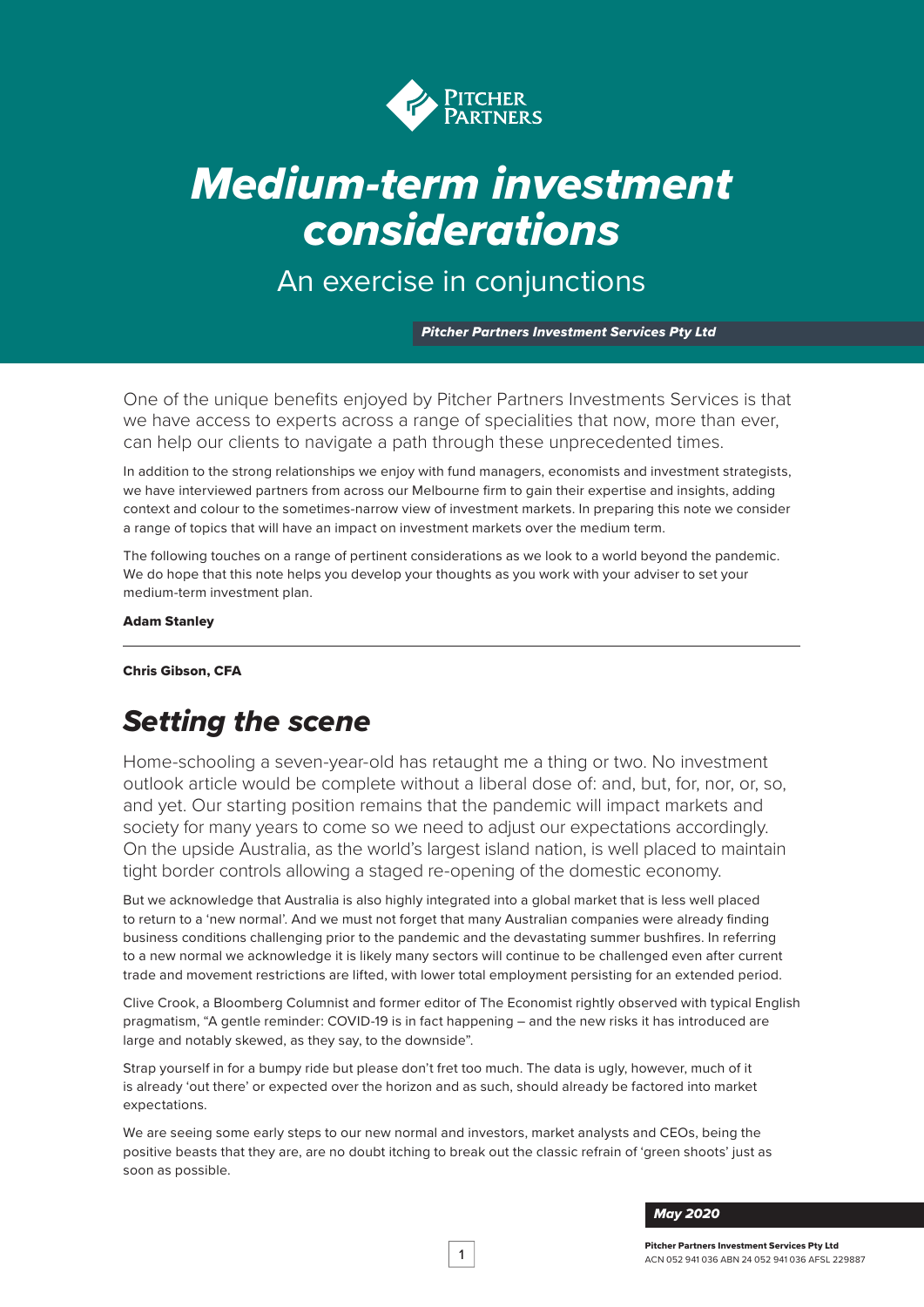# "With \$320 billion, or 16.4 per cent of GDP in financial support, our focus is getting the country through the crisis."

#### JOSH FRYDENBERG. TREASURER

#### Debt and deficit

Treasurer Josh Frydenberg has delayed the FY21 budget until October. On the 12th of May he provided an update on the state of the government's finances. The Treasurer stated, "With \$320 billion, or 16.4 per cent of GDP in financial support, our focus is getting the country through the crisis."





Source: Australian Treasury, AMP Capital

The budget will be hit hard by:

• increased government support for individuals and businesses (JobSeeker/JobKeeper – but see below);

- reduced company taxes;
- reduced personal income taxes; and
- many other factors.

Federal parliament has lifted the national debt ceiling to \$800 billion for this year (total face value of government debt stood at \$618 billion on May 8).

With gross Australian federal government debt likely to approach \$1 trillion over the next few years it seems that the massive debt pile we have taken on – to offset the unprecedented shock of locking down an economy – will continue being paid off long after my seven-year-old joins the workforce.



#### *Gross Australian government debt on issue*

Source: Commonwealth of Australia (Australian Office of Financial Management), PPIS Research estimates

#### The \$60 billion whoopsie! (It's a good thing)

On May 22, the Government acknowledged a \$60 billion forecasting error in relation to its pandemic support. Many applications had been completed incorrectly (eg. noting the dollars sought in the 'number of employees affected' box). This reduction in the amount to be borrowed has been recast as a 'windfall' and is quickly being politicised. How this plays out is yet to be seen.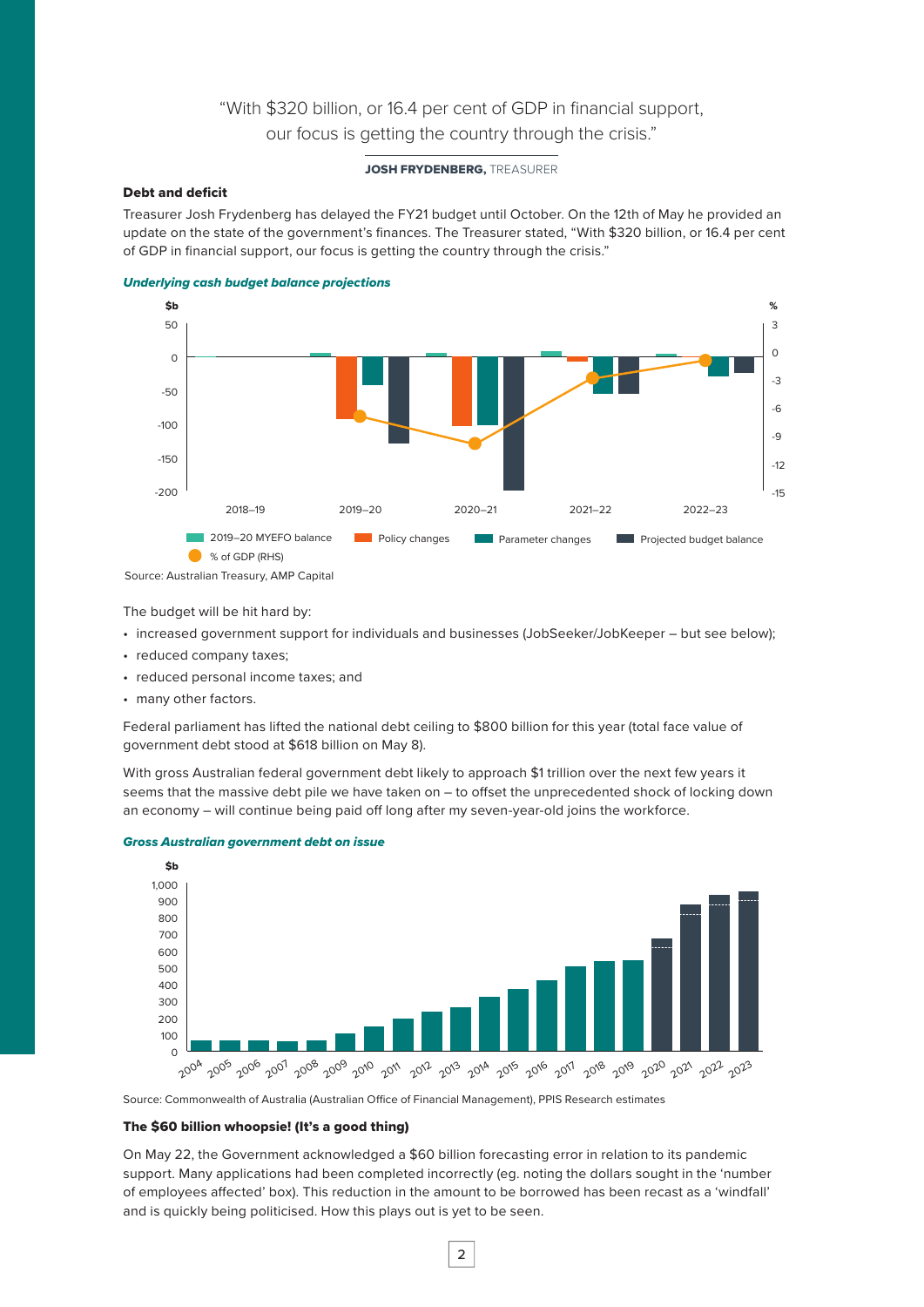Similarly, state governments are rapidly instigating support and stimulus packages, which will greatly increase their debt for many years.

However, this is not a uniquely Australian challenge. Many governments around the world are running their largest budget deficits since World War II. Australia's starting debt to GDP position of sub-50% is much lower than many of our peers. This should provide a comparative advantage in terms of borrowing costs and ability to service principal and interest payments.



#### *Gross debt as a % of GDP (2019)*

Source: International Monetary Fund

"The Treasury can make up for people's lost wages, but people need the things wages buy. So replacing lost wages and revenues will not be enough for long: the economy has to produce goods and services."

#### HOWARD MARKS, US DEBT INVESTOR

#### Government support and stimulus

"The Treasury can make up for people's lost wages, but people need the things wages buy. So replacing lost wages and revenues will not be enough for long: the economy has to produce goods and services." US distressed debt investor Howard Marks, April 2020.

Governments at all levels are acutely aware that the billions of dollars in income support measures currently in place must remain a temporary solution. The most important step the governments can make will be allowing the re-opening of large swathes of the service and manufacturing sectors. This is beginning to occur but how effective it will be remains a key unknown.

Fidelity fund manager, Kate Howitt frames the issue well. Freezing something is supposed to keep it fresh, yet nothing is ever quite the same when it is taken out of the freezer. How will our defrosted economy behave? Early indications are that consumers largely continue to limit their spending after a short-lived 'relief rally', as economic reality sets in and employment conditions take time to improve. This poses challenges for many economies, including our own, that are heavily skewed toward consumption.

With the aim of avoiding a soggy mess, state governments have begun embarking on additional infrastructure programs to prop up activity, particularly in construction.

Partner in Pitcher Partners' Consulting practice, Matthew Wilson highlights that, "Here in Victoria, Premier Daniel Andrews has announced a \$2.8 billion building blitz, with \$1.2 billion targeted at schools. With both metropolitan and regional areas being a focus through an additional student capacity of 21,000, this helps to support population growth which is essential to a strong future economic environment"

We expect substantial government support of the economy will continue for some time.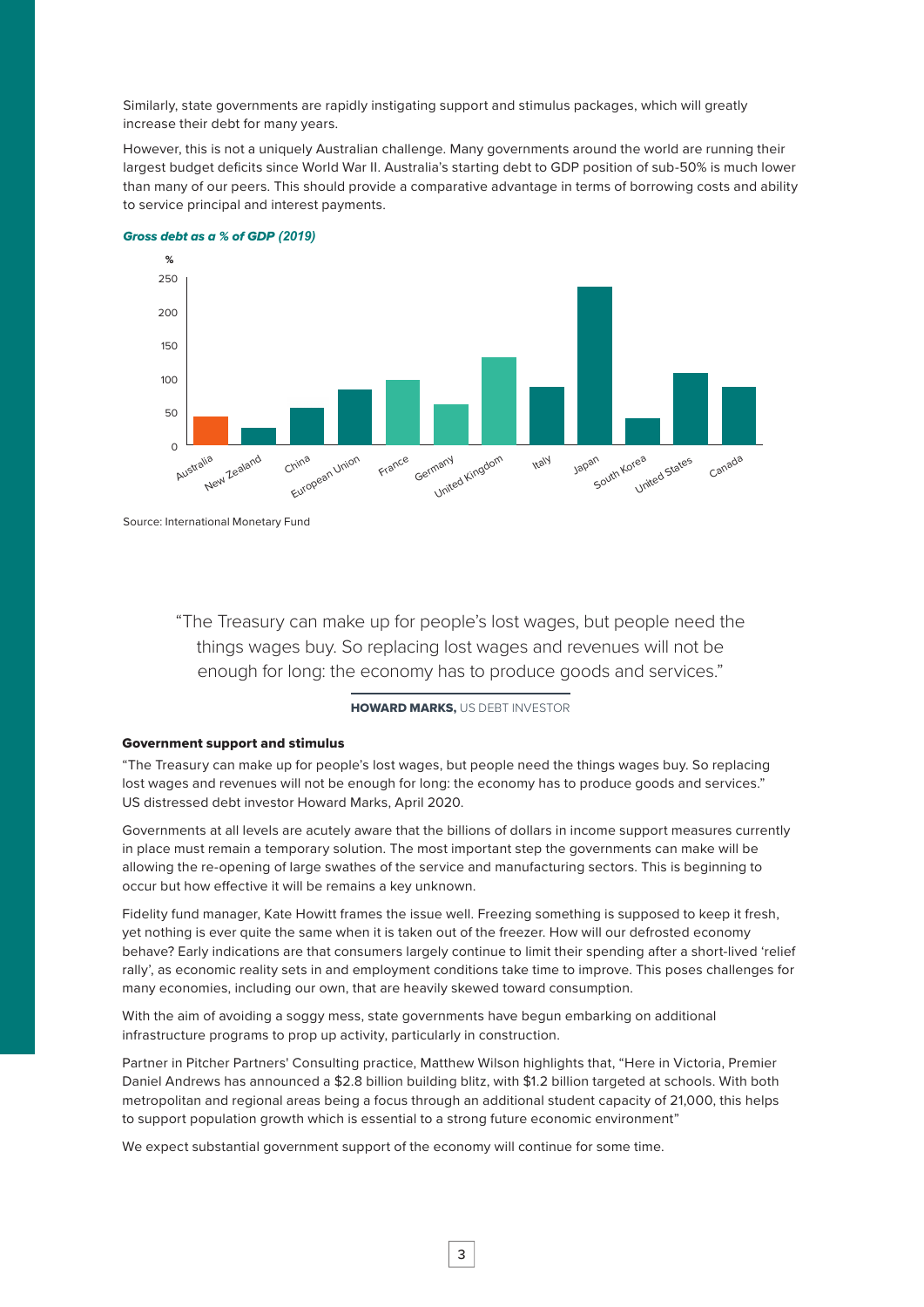"The proven path for paying back debt is not through higher taxes, which curtails aspiration and investment, but by growing the economy through productivity enhancing reforms."

#### JOSH FRYDENBERG. TREASURER

#### Taxes

"The proven path for paying back debt is not through higher taxes, which curtails aspiration and investment, but by growing the economy through productivity enhancing reforms." Josh Frydenberg, Treasurer, 8 May 2020.

Raising taxes in the short term would be a further handbrake on economic activity and we expect will be studiously avoided.

But as fund manager Ray Dalio points out: There isn't any acknowledging that the government doesn't have this money that it is giving out, that the government is just us collectively rather than some rich entity, and that someone has to pay for this.

Australian government deficits on the scale now forecast will need to be funded and ultimately repaid. Australia already has relatively high income and corporate tax rates compared to other developed countries. Increased direct taxation cannot be ruled out but is unlikely.

Might this be a chance for the federal and state governments to come together to review (increase) the GST? This might be more politically palatable as it is a progressive tax and should impact higher income (spending) households more than lower income households.



#### *VAT/GST indicative standard rate*

Source: PPIS Research; Government websites

On the ground, we suspect that Scott Morrison and Josh Frydenberg will be feeling a lot like Principal Skinner over the coming months as every lobby group in the country does their best Edna Krabappel impersonation, attempting to draw public support and government funding for their industry.

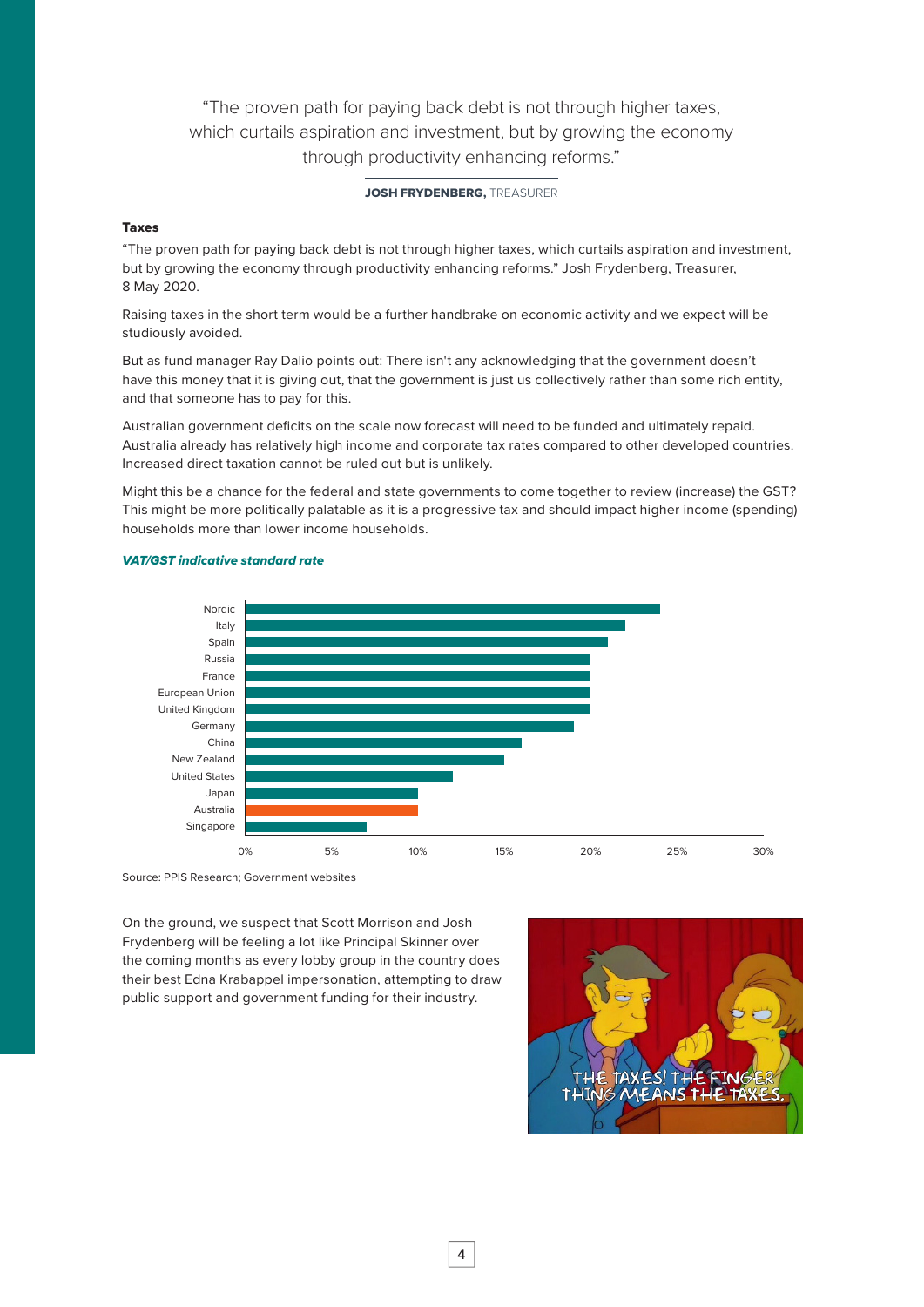# "The pandemic […] is impacting whole economies. It isn't a financial crisis at this point but a brutal assault on real economies."

#### **STEPHEN BARTHOLOMEUSZ, FAIRFAX COLUMNIST**

#### **GDP**

Fairfax Columnist Stephen Bartholomeusz paints a bleak picture of the impending hit to global GDP. "The pandemic […] is impacting whole economies. It isn't a financial crisis at this point but a brutal assault on real economies. Businesses large and small and households are being smashed by the lockdowns – large slabs of the economy have lost their cash flows and incomes – and, despite massive relief packages from governments, many of them will never recover."

#### Australia

Australia's world record run of economic growth will almost certainly come to an end this year. Estimates suggest the economy could shrink around -6% by Christmas. The longer people aren't working (be that through JobKeeper or JobSeeker), the more cautious they will be in their spending even when they return to work – potentially creating a downward economic spiral.

Asset manager Janus Henderson Investors has provided an estimate of the impact across key drivers of Australia's GDP

#### *Lockdown triggers deep recession*

*Severe output losses in H1 as we navigate the lockdown phase*



Source: Janus Henderson Investors, ABS, last actual December quarter 2019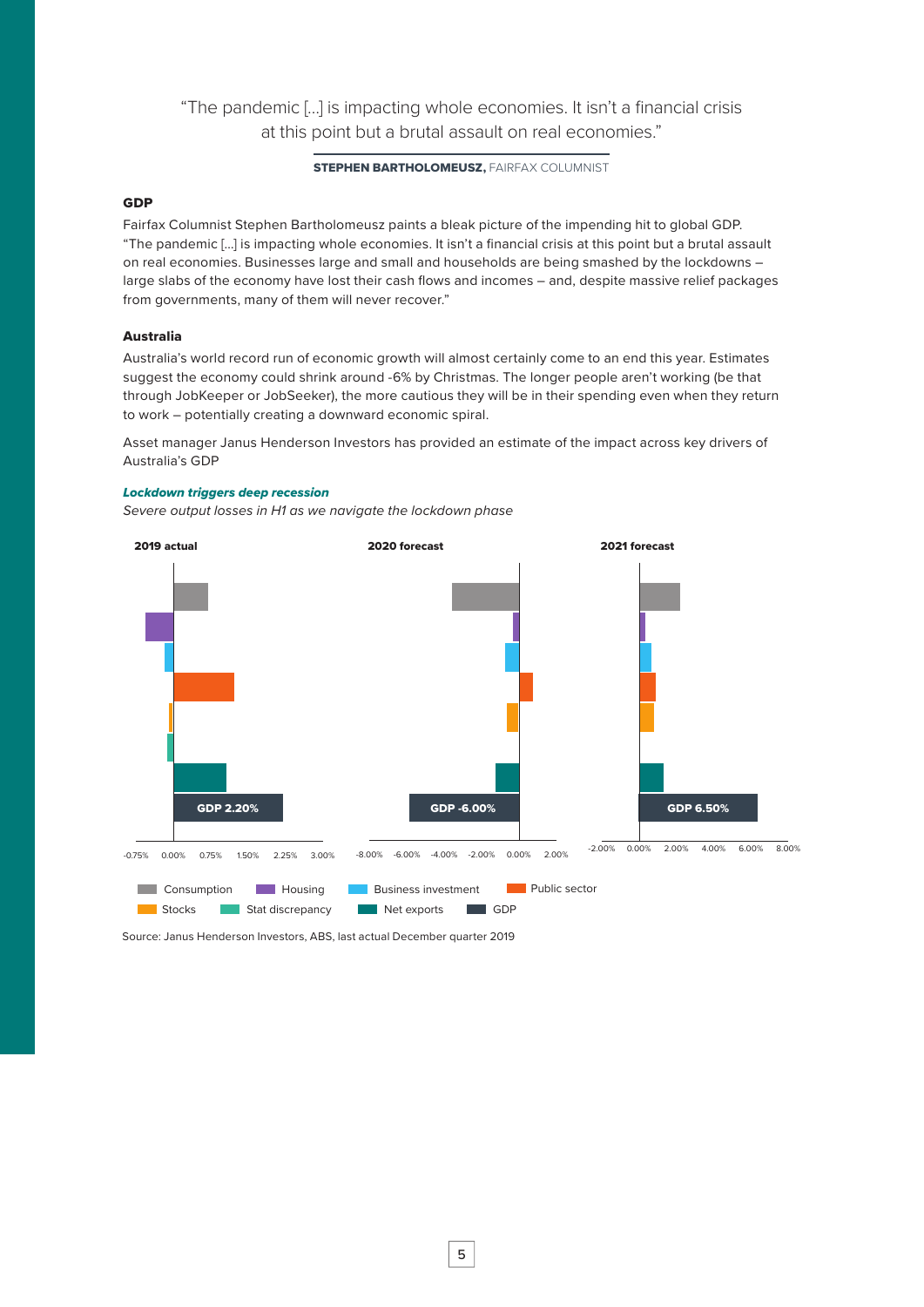The chart below, from fund manager Ophir Asset Management provides an estimate of the jobs lost by sector overlaid with that sector's share of the total workforce.

#### *Job losses and share of total workforce by sector*

*% change (14 March to 4 April)*



Source: Ophir (ABS, UBS)

Ophir's chart also provides an insight into the sectors of our economy that are likely finding business conditions particularly challenging. Once again, the government has implemented supportive measures to protect distressed businesses that should be viable but for the current trading and movement restrictions.

Partner in Pitcher Partners' Insolvency practice, Andrew Yeo, points to a range of temporary measures implemented to protect businesses. A number of amendments to the Corporations Act and the Bankruptcy Act, have protected businesses from being pursued under usual insolvent trading rules for a period of six months up to 25 September 2020, so long as the business is incurring debts in the usual course of business (and the insolvent trading isn't considered "egregious").

However, Andrew cautions, "Psychologically it helps, and has initially stemmed the flow of insolvencies. But mechanically it doesn't have as much protection as many directors think." The director's personal guarantee hasn't gone away and the ATO never forgets – they will be back to collect their outstanding money at some point.

Unfortunately, it appears that in many cases businesses have had a stay of execution, at best.

But as we regularly repeat. There is always an opportunity. James Beaumont is a Partner in Pitcher Partners' Corporate Finance practice. He works with large private businesses, as well as private equity investors. James says, "The bottom of the M&A market feels as though it has come and passed. Whilst April and the first half of May have been quiet for the majority of Dealmakers, renewed optimism following the lifting of restrictions appears to have buoyed corporates and investors – paving the way for increased deal activity in the second half of 2020. We anticipate a buyer's market in the short term as increased volatility and uncertainty is likely to lead to lower valuations."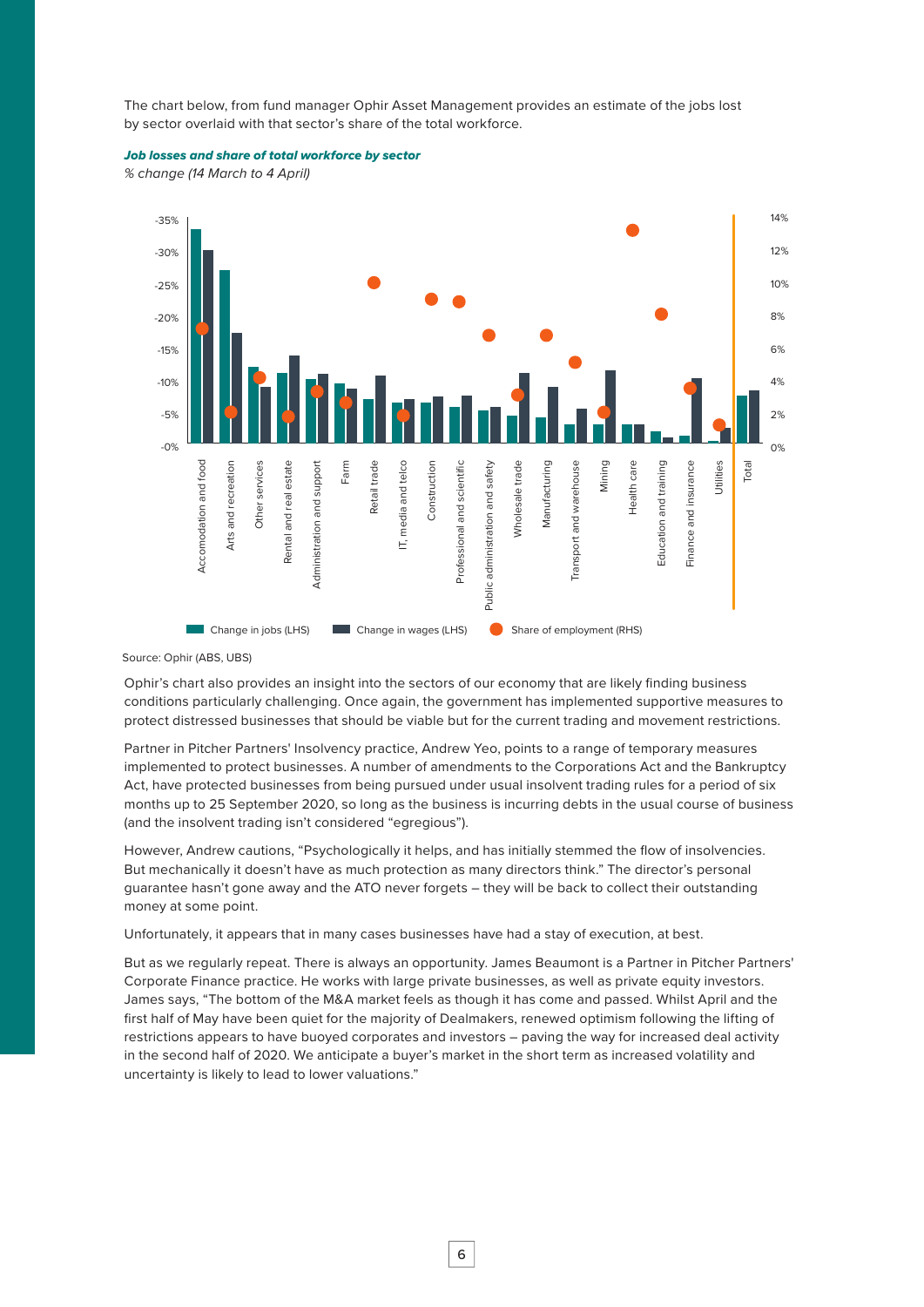#### Global

Newspaper, The Economist, reports that global international trade could fall by 10% to 30% this year. Harvard Professors, Carmen Reinhart and Kenneth Rogoff (authors of 'This Time Is Different: Eight Centuries of Financial Folly) observed that up to the GFC, economies had taken an average of four years to regain the levels achieved prior to a recession. It took 10 years after the Great Depression. PIMCO is one of a chorus of global managers predicting that globalisation will be dialled back.

The International Monetary Fund (IMF) tracks the global economic outlook. As can be seen below, conditions had been softening in virtually all regions in the lead up to the pandemic. In its first attempt at quantifying the pandemic's economic impact in early April, the IMF estimated a global contraction of 3%, with developed economies to suffer much greater falls. The IMF has since indicated that its initial assessment is likely to prove too conservative.

*International Monetary Fund 2020 GDP forecasts*

*(January 2019 to April 2020)*



Source: International Monetary Fund

#### Interest rates and inflation

In the very near term, we are likely to see a period of deflation – i.e reduction in prices. Reflecting the steep increase in unemployment, we expect a large drop in demand for some goods and services such as fuel and rents. Retail sales fell ~16% in April, post an initial surge in March, which was driven by panic buying.

A selection of government policies will also lead to temporary reductions in pricing, including childcare, which has been made free until June. Though, it won't be all one way in the near term. There has been substantial disruption to supply chains limiting the delivery of many essential goods, which remain in high demand. Combined with a recent increase in the Australian dollar, this is likely to result in some upward pricing pressure on select goods/services.

Longer term, the sharp increase in money supply is expected to result in higher inflation. Any uptick (in aggregate) will likely be gradual, reflecting downward pressures in the form of wage freezes, subdued consumer demand and cost cutting measures from businesses. However, the sharp increase in money supply and ongoing stimulus programs should lead to a recovery in the coming years.

The RBA provided its forecast of inflation in its recent statement of monetary policy, according to its baseline, downside and upside scenarios for the economy.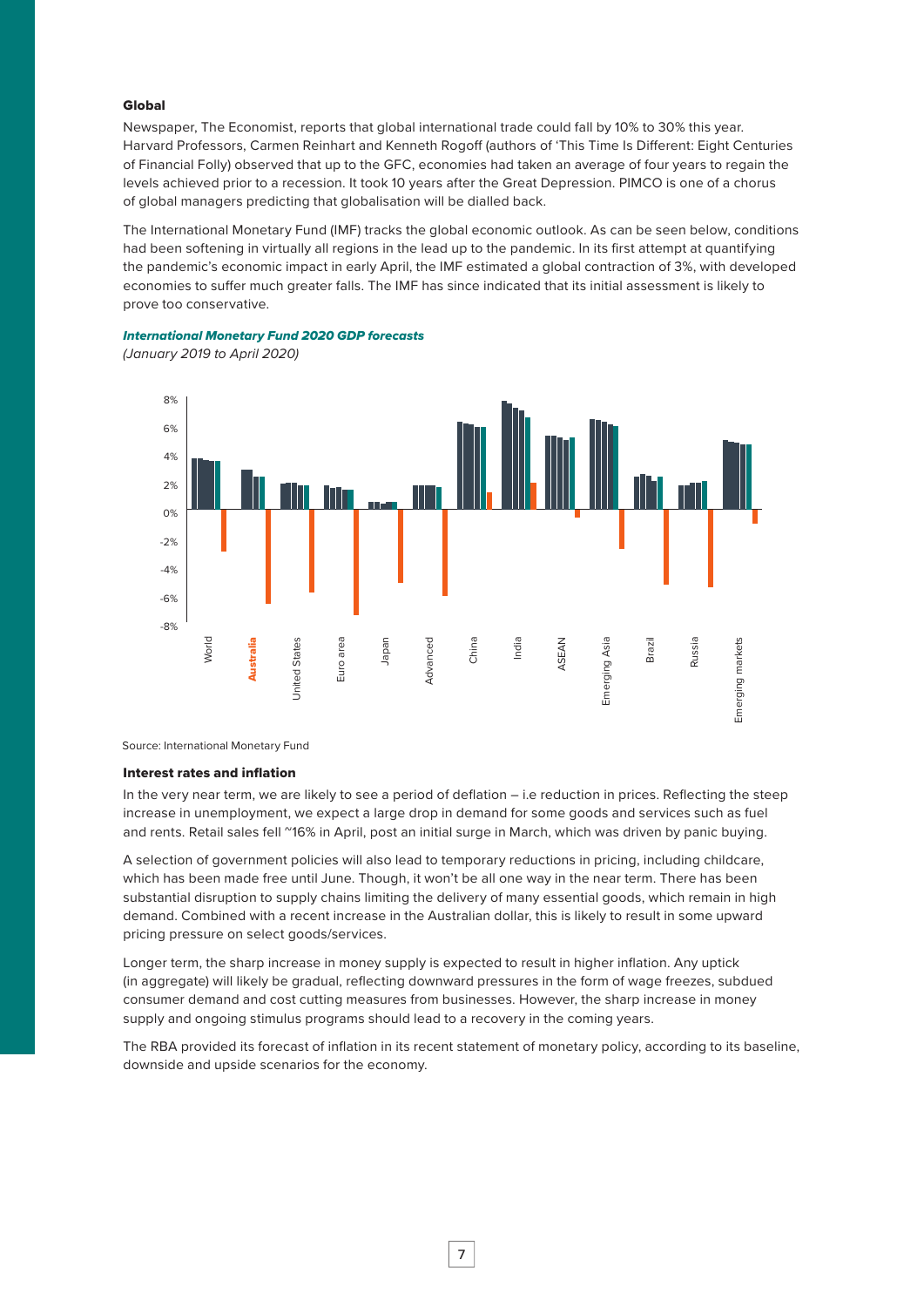*Trimmed mean inflation*

*Forecast scenarios, year ended*



Source: ABS, RBA

Reflecting the depth of economic retrenchment, markets are of the view that interest rates are going to stay very low for a very long time. We have seen negative rates in mainland Europe for some time, with the current focus/debate centring around whether the Bank of England will adopt this policy stance, and also the U.S Federal Reserve refuting the market's view of a similar scenario in the U.S. The RBA has indicated current policy settings will remain in force for the foreseeable future.

This low, anchored interest rate setting will remain until such time as economies are demonstrating unassisted growth and are delivering a sustainable level of inflation closer to that of central banks' target ranges. Interest rates sit below 1.5% as far as the eye can see (excluding China)!



#### *Official cash rate*

#### Property: Commercial demand and housing construction

#### *Commercial*

Countless column inches have been dedicated to predicting the end of the office as we know it. Working from home is currently the norm for many firms (including Pitcher Partners). Some of the big tech firms are stating they will keep staff at home until at least October.

Will working from home become part of our new normal? And if so, what will the demand for new and premium office space look like over the next decade and beyond?

Surely, executives must be tempted by the idea of reduced rent based on a smaller physical footprint. But how will this be balanced with retaining a singular company culture and the basic human desire for social interaction?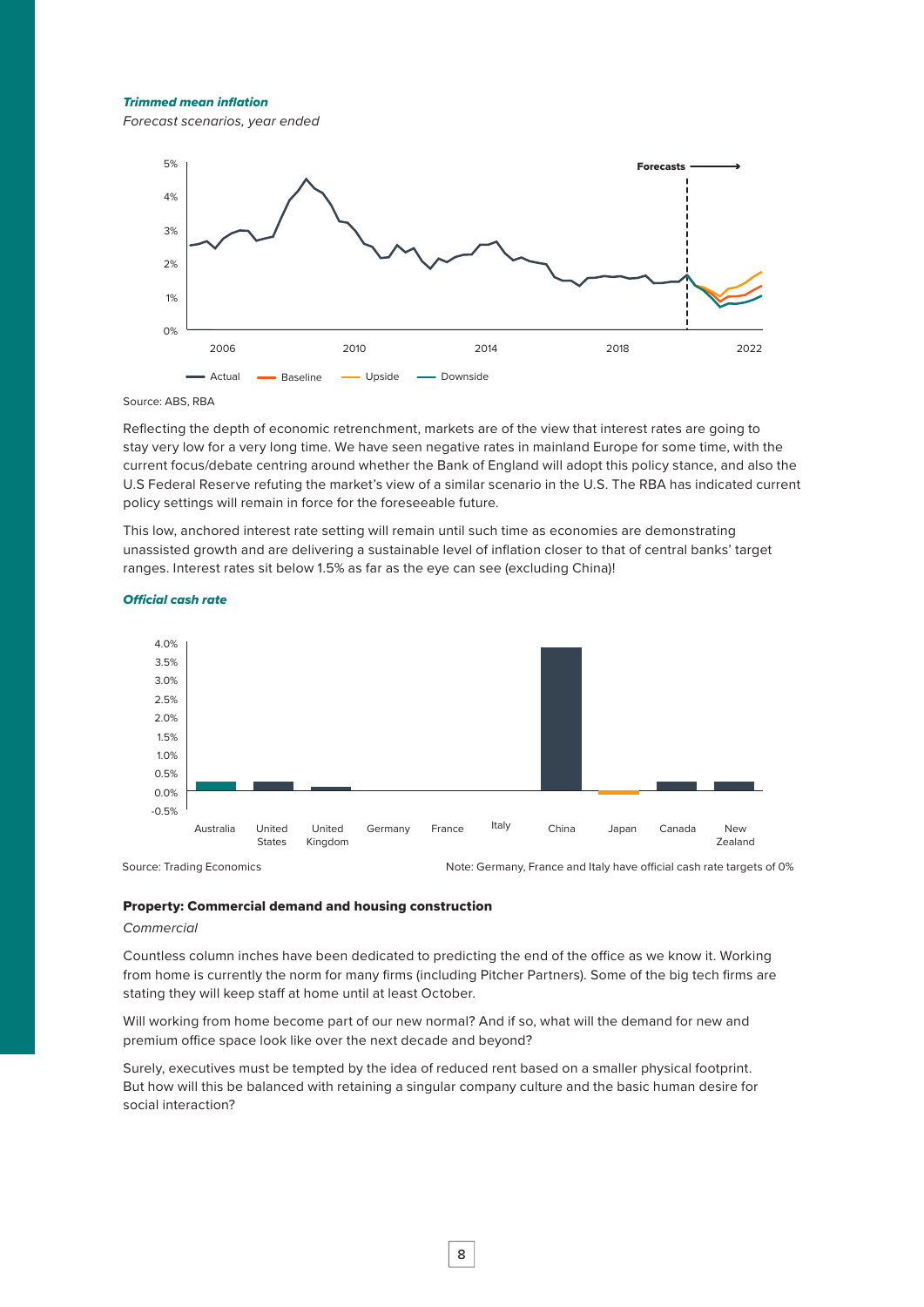#### *Housing*

The housing market is currently working through a reasonable pipeline of new builds. However, we have seen an almost complete stop in new building approvals since March. This does not bode well for what is a very important industry as it is likely to start biting right around the time the Federal Government's support packages are due to be unwound.

Michael Langhammer is a Partner in Pitcher Partner's Business Assurance & Advisory practice and has 20 years' experience working with the property industry. Langhammer believes the initial steps announced by the Victorian Government will provide some buffer, "We were very pleased to see the launch of the Victorian Government's Building Works package. The package will provide much needed stimulus and an increase in confidence for the middle market property industry across the state, at a time when the impacts of COVID-19 are hitting hard."

He went on to say that, "The package appears well targeted and we are pleased this announcement has been described as the "first part' of the Package. We are hopeful that future announcements will go further and pick up on a number of initiatives for which we have been advocating: stamp duty concessions for purchasers of new housing; reintroduction of off the plan stamp duty concessions for all classes of purchasers; infill medium density and urban housing renewal projects that could be supported by a state government affordable housing commitment; and expansion of first home buyer initiatives. A strong start. We look forward to further announcements."

#### Unemployment

There are now one million unemployed Australians, 30 million in the US and tens of millions more around the world. Chester Asset Management estimates around 27% of the Australian workforce is employed in trade (retail or wholesale), hospitality or other services (including travel, arts and entertainment). That's over 3 million jobs created through an economy with a high disposable income. This is not counting the 1.1 million employed in construction. The future of the Australian workforce, Chester suspects, looks structurally different in 2–3 years as disposable income structurally changes.



#### *Total employed people (seasonally adjusted)*

Source: Australian Bureau of Statistics

We will be watching the level of bankruptcies in the private sector over the coming year as this might see those workers currently temporarily stood down and unemployed move into long term unemployed.

The JobSeeker package has ensured that the unemployment rate of Australia has not reached the high teens witnessed in the darkest recessionary periods of Australia's economic history. This package is temporary however and we believe that, at its scheduled end in September, further employment or income support is likely to be required for the economy to continue to rebuild.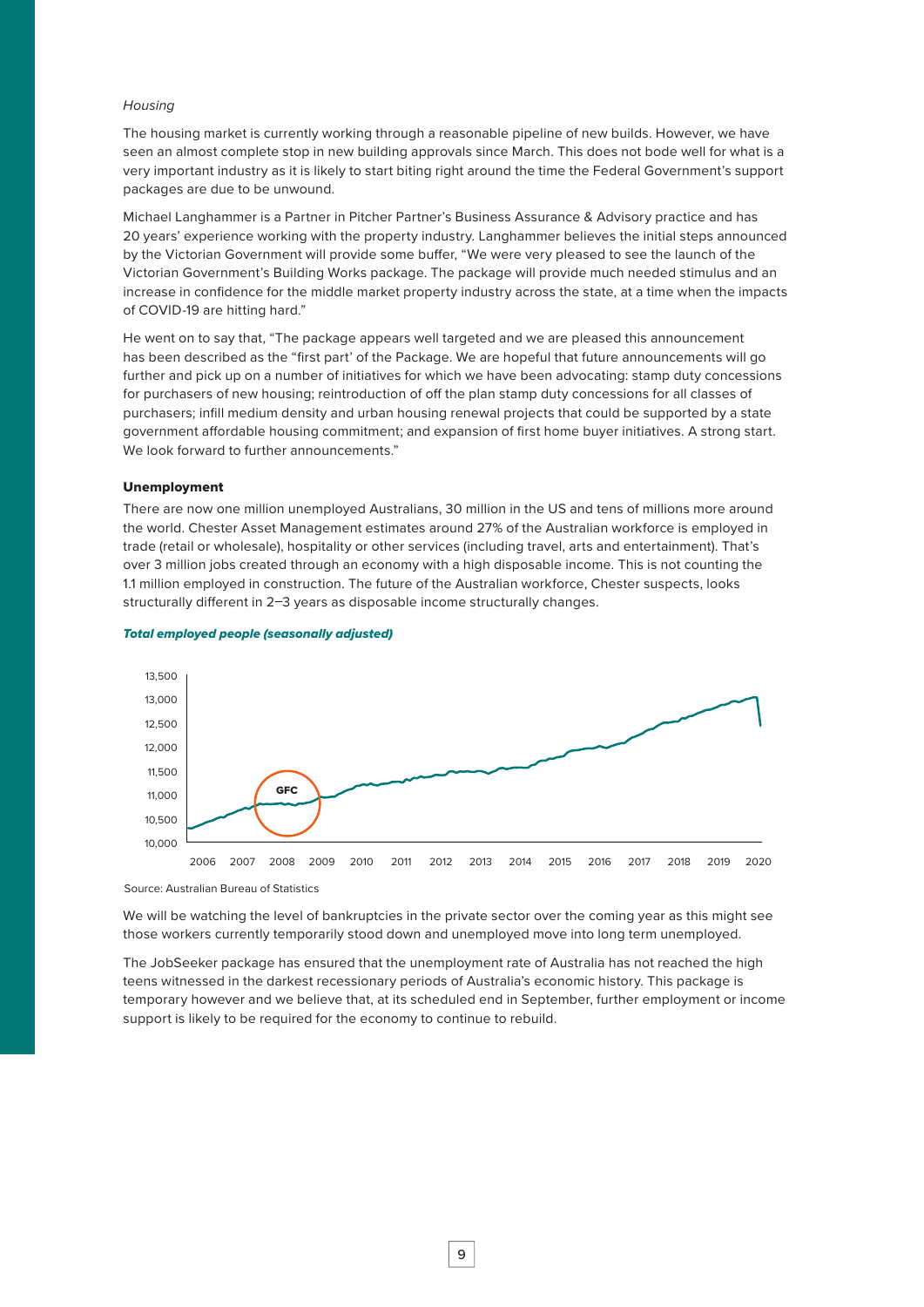#### Australian dollar

While every country is expanding its monetary base via quantitative easing (QE) programs to support large deficits, simplistically the direction of a currency is an outcome of supply and demand. Additionally, central banks and governments often seek a lower exchange rate as an easy tool to improve the relative value of the goods they can export. It also helps to support asset prices in that currency.

The logic is simple: the massive expansion of central bank balance sheets around the world must eventually dilute the value of their currencies – most importantly the US dollar – leading to inflation of hard assets (Bloomberg).





#### Source: IRESS

While economic theory is valid, how does this prevail when most major economies will be in the same boat? We also note this will be occurring at a time when trade disputes are increasing as well.

The USD has rallied in the face of economic uncertainty this year and reflecting the sheer weight of numbers, this may lead to a gradual upward bias to the AUD over the medium term as the global economy (and China in particular) recovers, with our large exposure to minerals, LNG and education exports.

> "Social distancing is impossible in a metal tube, be it an airplane or the London Underground."

#### MICHAEL O'LEARY, RYANAIR CEO

#### Transport needs

"Social distancing is impossible in a metal tube, be it an airplane or the London Underground." RyanAir CEO Michael O'Leary.

New South Wales Premier Gladys Berejiklian has begun re-opening her state but at the same time, asked that no more commuters use public transport during peak hours.

If we're in the office less, do we need less trains, trams and buses? And how does this extend to the Melbourne-Sydney air route and international business travel?

Sydney Airport reported passengers were down 97% in April, a stat also recorded by London's Heathrow. The Economist observes that the global airline industry is currently operating at a passenger level equivalent to 1978. Airbus has cut production by a third and Emirates is not expecting a recovery until 2022.

Virgin Australia has been an early casualty. We were also interested to see the comparison on the following page from Visual Capitalist, which highlights that video-conferencing service Zoom Communications now has a market capitalisation greater than the world's seven largest publicly traded airlines combined.

Toll roads may be a net beneficiary, at least in the medium term. Offices that are re-opening are encouraging their staff to drive to avoid public transport.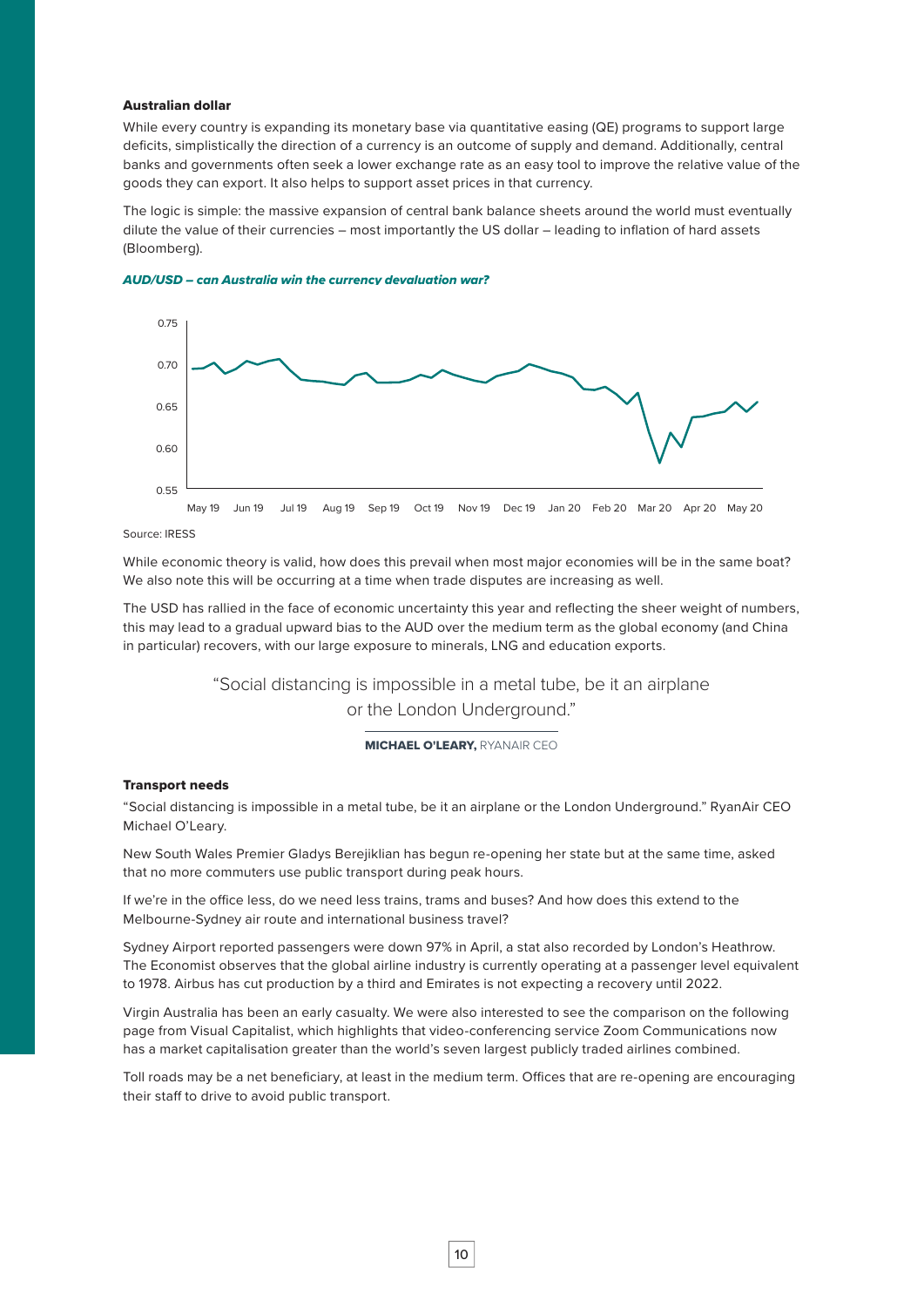*Market capitalisation of Zoom Vs top airlines*



#### U S A! U S A!

#### *On the election*

A couple of years ago we wrote on the likelihood of a second Trump White House and, frankly, that was looking quite likely up to February<sup>\*</sup>. But history shows that sitting Presidents with low approval ratings struggle more in economic downturns (see presidents Ford, Carter and H W Bush).

Of course, there are more unknowns this time around. Trump retains a financial lead over presumptive Democrat nominee, Joe Biden. Biden retains a polling lead of 5–6 points. There are also the current optics of a president addressing the nation from his pulpit, while the alternative is campaigning via video-link from his re-purposed basement in Wilmington.



\* PPIS Qtly #83: Six more years of Trumpenomics? A key part of being an investor is constantly reminding yourself to check the data, to remember that personal biases are a natural tendency that needs to be kept in check. We are in no way seeking to call an election outcome but to take a pragmatic look at the data. Only four Presidents elected since 1901 (out of 20) have failed to win a second term at the ballot box, though three of those four have been since 1977 … In reality, whether the Trump Presidency has been an aberration will not be known until November 2020. The strength of the US economy at that time and the candidate put forward by the Democrats will have a large bearing on the result.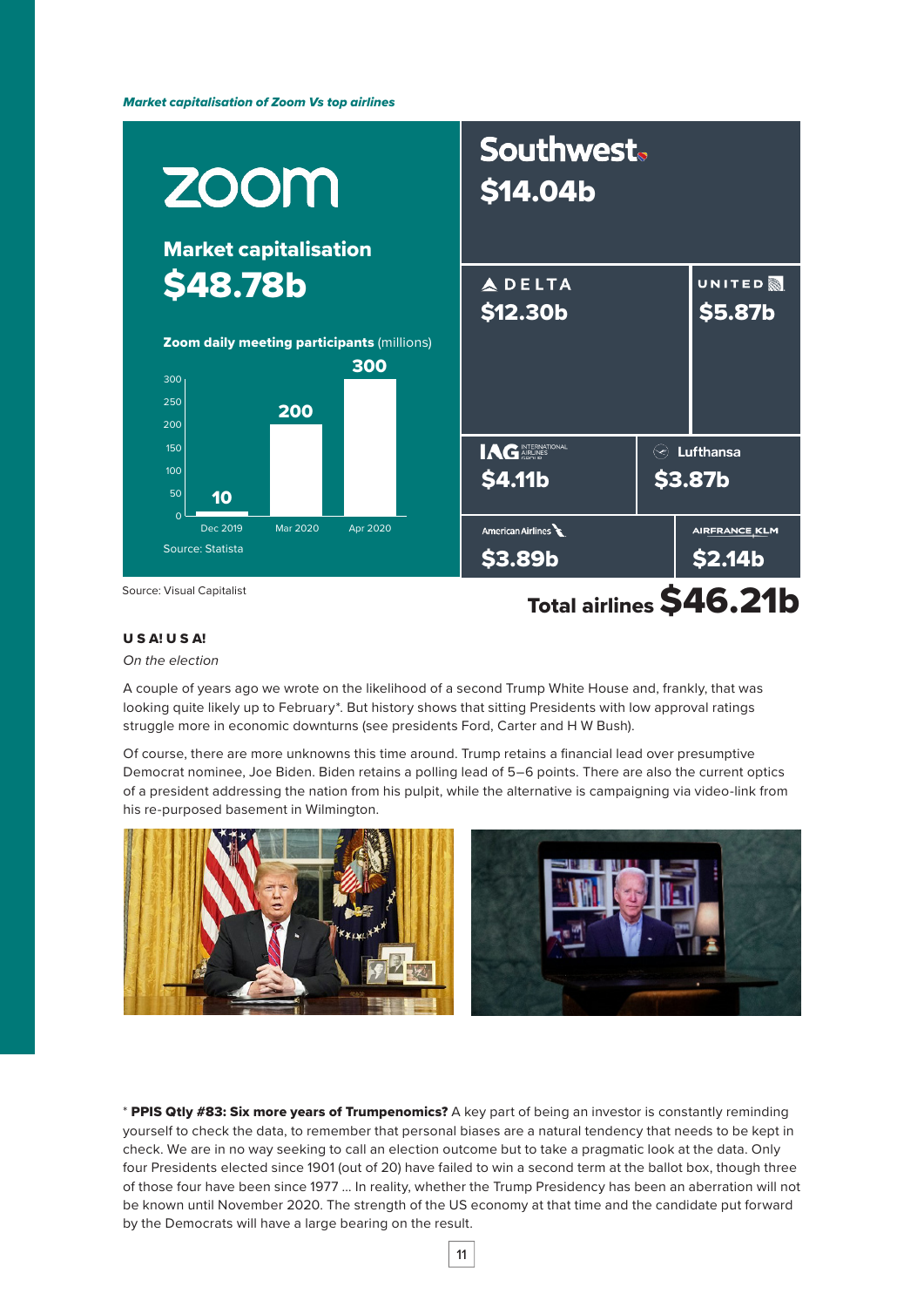#### *On the economy*

The biggest cause of personal bankruptcy in America is an unexpected medical bill. A concerning statistic in a health-driven crisis. The nation has the most confirmed cases and deaths in the world.

The US is 65% of the MSCI index – what happens there matters for financial markets. JPMorgan says 90% of US companies are withdrawing their full year guidance as they release their latest quarterly earnings. They are also predicting that the coming recession could be twice as bad as 2009.

Californian fixed interest manager, PIMCO, highlights that the Federal Reserve has so far thrown US\$3 trillion at the market and expects this will grow by another US\$1–\$1.5 trillion by the end of June.

PIMCO also estimates the Fed will need to keep purchasing US\$100–150 billion of corporate and government debt per month on-going to maintain those easy credit conditions.

The market is pricing in negative interest rates in the US in FY21 and 22. But this is a very low probability in PIMCO's view, with the Federal Reserve and its Chair, Jerome Powell, steadfast in the view that negative rates are off the agenda.

The government has also poured trillions of dollars into programs similar to those seen here in Australia aimed at keeping businesses afloat and people solvent. Global asset manager T Rowe Price points out that monetary stimulus announced to early May was four times that provided during the entirety of the GFC. The fiscal program was already twice what was provided during the GFC.

Private Equity House, Hamilton Lane, believes that the level of government support provided to individuals in America should fully offset the hit to income and employment through to September.



#### *US total disposable personal income, GS forecast*

Source: Hamilton Lane (Goldman Sachs)

Americans have demonstrated an ability to bounce back after crises. Will this time be the same?

#### Borders and migration

A large part of Australia's long track record of growth has been the consistent flow of migration to our shores.

The short-term impact of closed borders will see net migration fall well below the government's current cap of 160,000 per annum. Even with an assumed resumption of international travel in 2021, people's willingness to move continents might be diminished for an extended period. This would be detrimental to Australia's medium-term growth outlook.

On the flip side, our success in combating the virus might entice a new wave of migrants, supporting our future growth.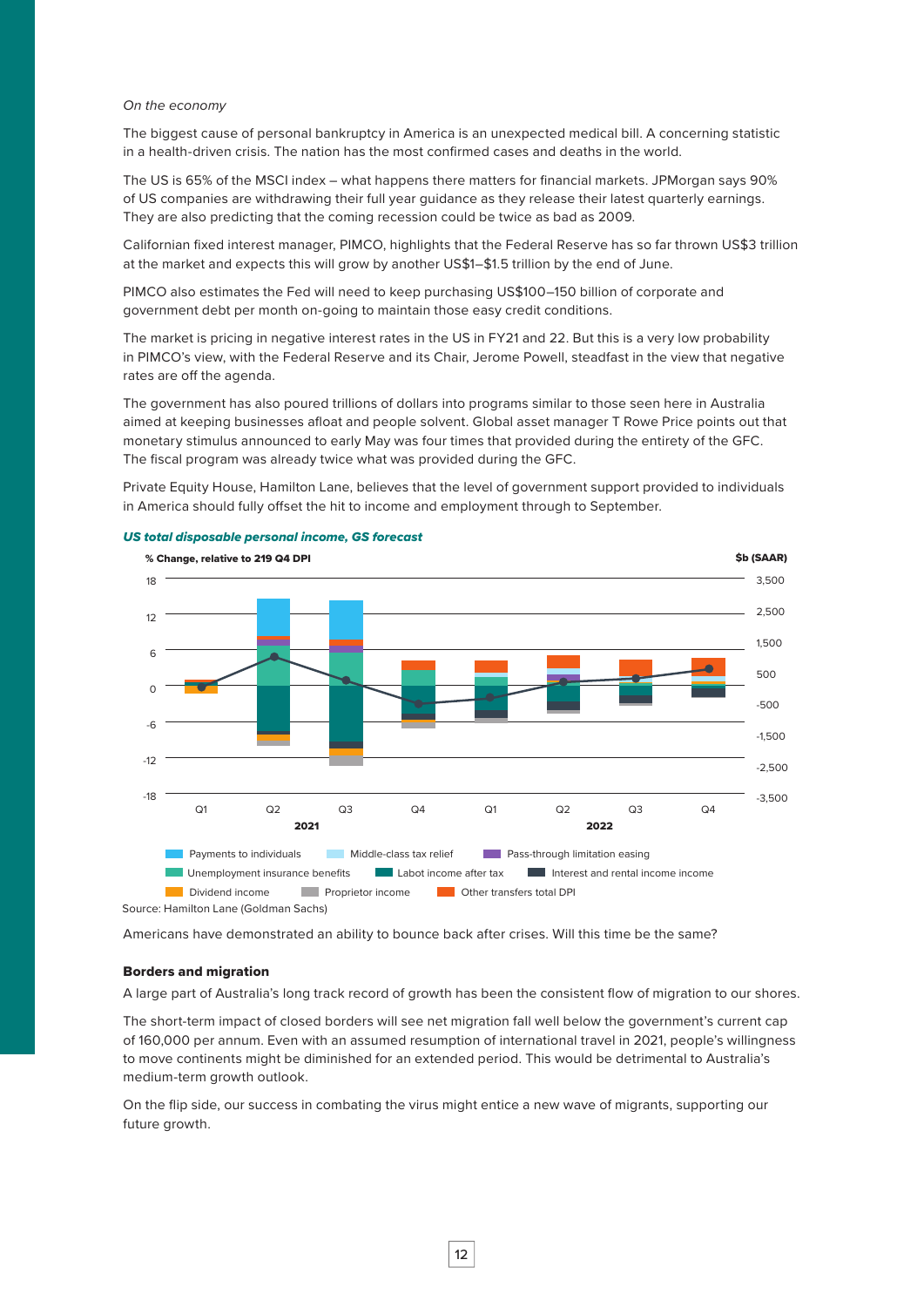"… we're experiencing unprecedented (or at least highly exceptional) developments in four areas: the pandemic, the economic contraction, the oil price collapse and the Fed/government response."

#### HOWARD MARKS, DEBT INVESTOR

#### Conclusion

Distressed debt investor, Howard Marks, observed in a May 2020 memo to clients, "… we're experiencing unprecedented (or at least highly exceptional) developments in four areas: the pandemic, the economic contraction, the oil price collapse and the Fed/government response."

In an investment environment as tumultuous as the one we currently face almost every statement can be qualified with an: 'and' or a 'but', yet we press on in the knowledge that times will improve again (my son returned to school this week).

We spend a lot of time working with our clients to build portfolios that provide an appropriately targeted risk adjusted return, while also aiming to provide a cushioning effect against adverse volatility. A key tenet of our approach is a focus on appropriately diversifying your portfolio so that the financial pain felt in times such as these is minimised. While it will remain 'remote' for the foreseeable future, we look forward to continuing to work with you as we navigate our way through these unchartered waters. We'll meet again.